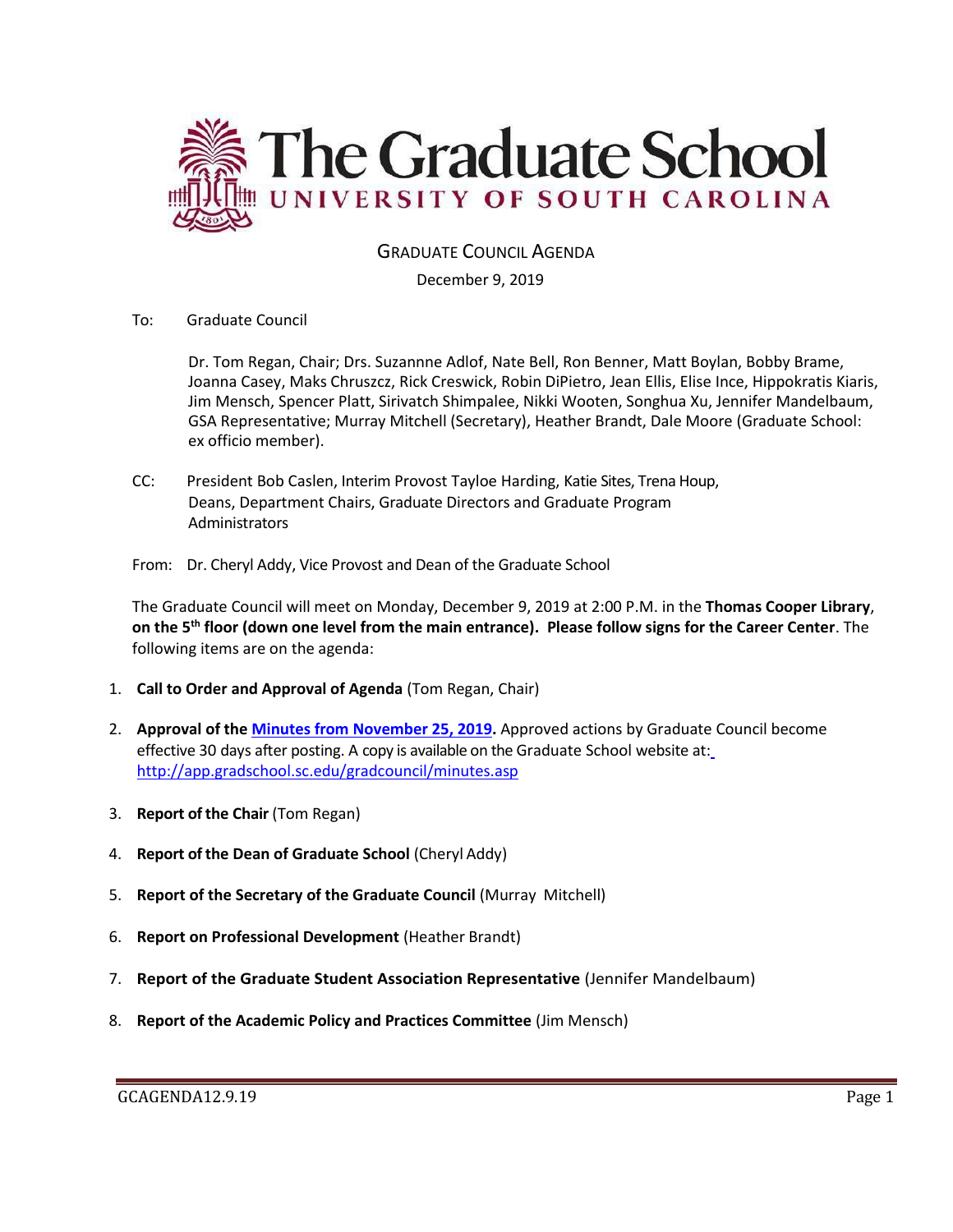9. **Report of the 500/600 Level Courses, Distributed Learning and Special Topics Courses** (Murray Mitchell)

This report is presented to Council for informational purposes only; no action is necessary.

**500/600 Courses for December 2019 Grad Council** (CCP = Course Change Proposal; NCP=New Course Proposal)

**HRTM 590** (3) Hospitality Leadership (STC: Summer 2020) **THEA 599** (3) Costume Construction for the Performer (STC: Spring 2020)

## **Distributed Learning Proposals**

**ACCT 741** (3) Lean Operations and Business Sustainability (STC: Spring 2020) **HRTM 590** (3) Hospitality Leadership (STC: Summer 2020)

#### **Special Topics Course Proposals**

**ACCT 741** (3) Lean Operations and Business Sustainability (Spring 2020) **ECON 898** (3) Negotiations (Spring 2020) **HRTM 590** (3) Hospitality Leadership (Summer 2020) **THEA 599** (3) Costume Construction for the Performer (Spring 2020)

## 10. **Associate Graduate Faculty Nominations** (Murray Mitchell)

None at this time.

- 11. **Fellowships and Scholarships Committee** (Jean Ellis)
- 12. **Report of Science, Math, and Related Professional Programs Committee** (Rick Creswick)

Below is a list of proposals reviewed by the Committee. Each curricular action can be viewed at this Public Agenda review site:

<https://www.sc.edu/programproposal/agenda/?id=78&code=GCO>

At this Public Agenda link, the individual proposals are not live-linked, but agenda items are listed in alphabetical order. To view the full proposals, GC members and Committee Chairs still need to go to the Committee Review site, and filter for "Committees", then for the "Committee" called "Added to Grad Council agenda."

- **LAWH 738** (3) HIPAA & Records Compliance, Law, NCP: Spring 2020
- **LAWH 750** (2) Health Systems Legal Externship, Law, NCP: Spring 2020